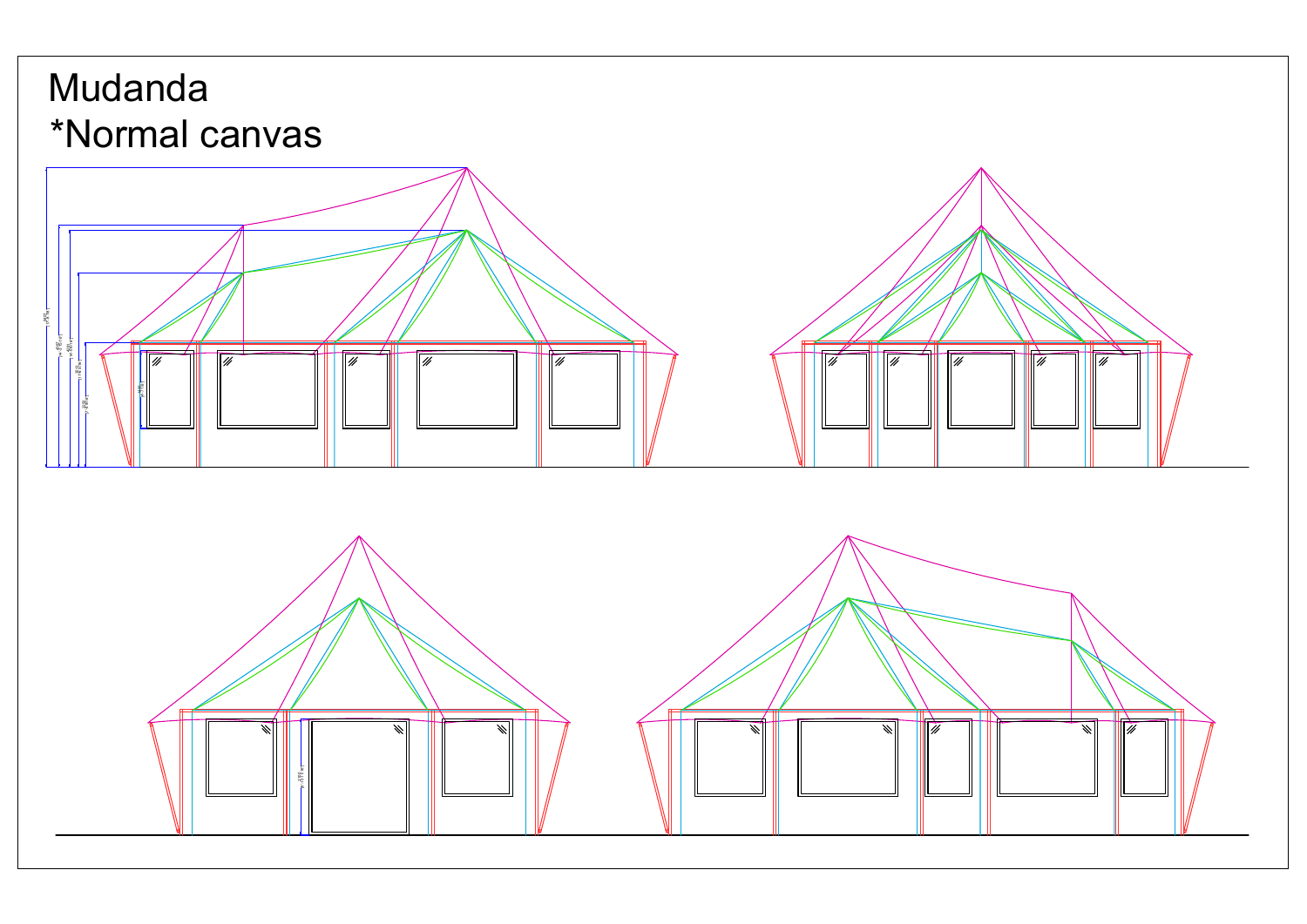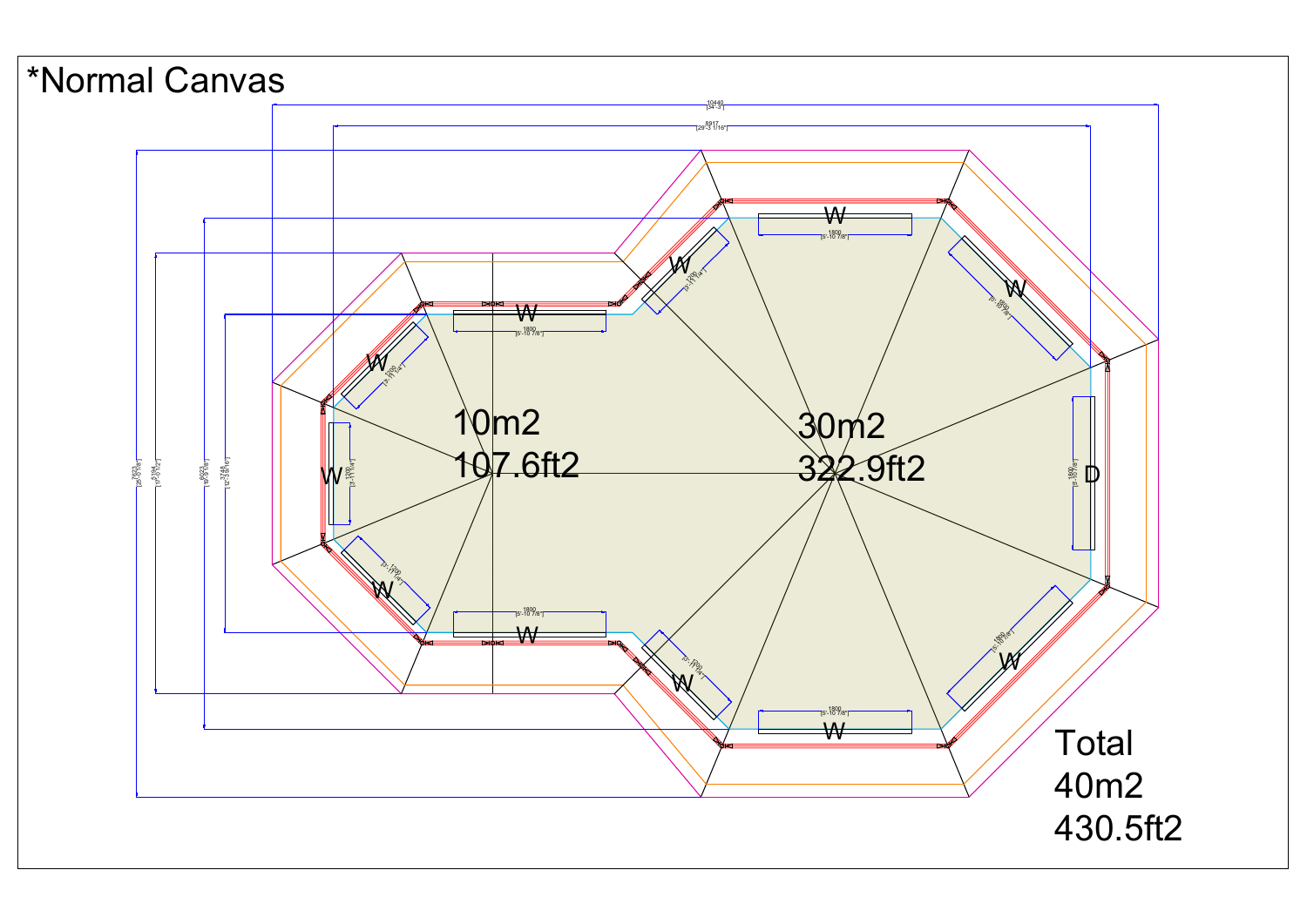## Mudanda



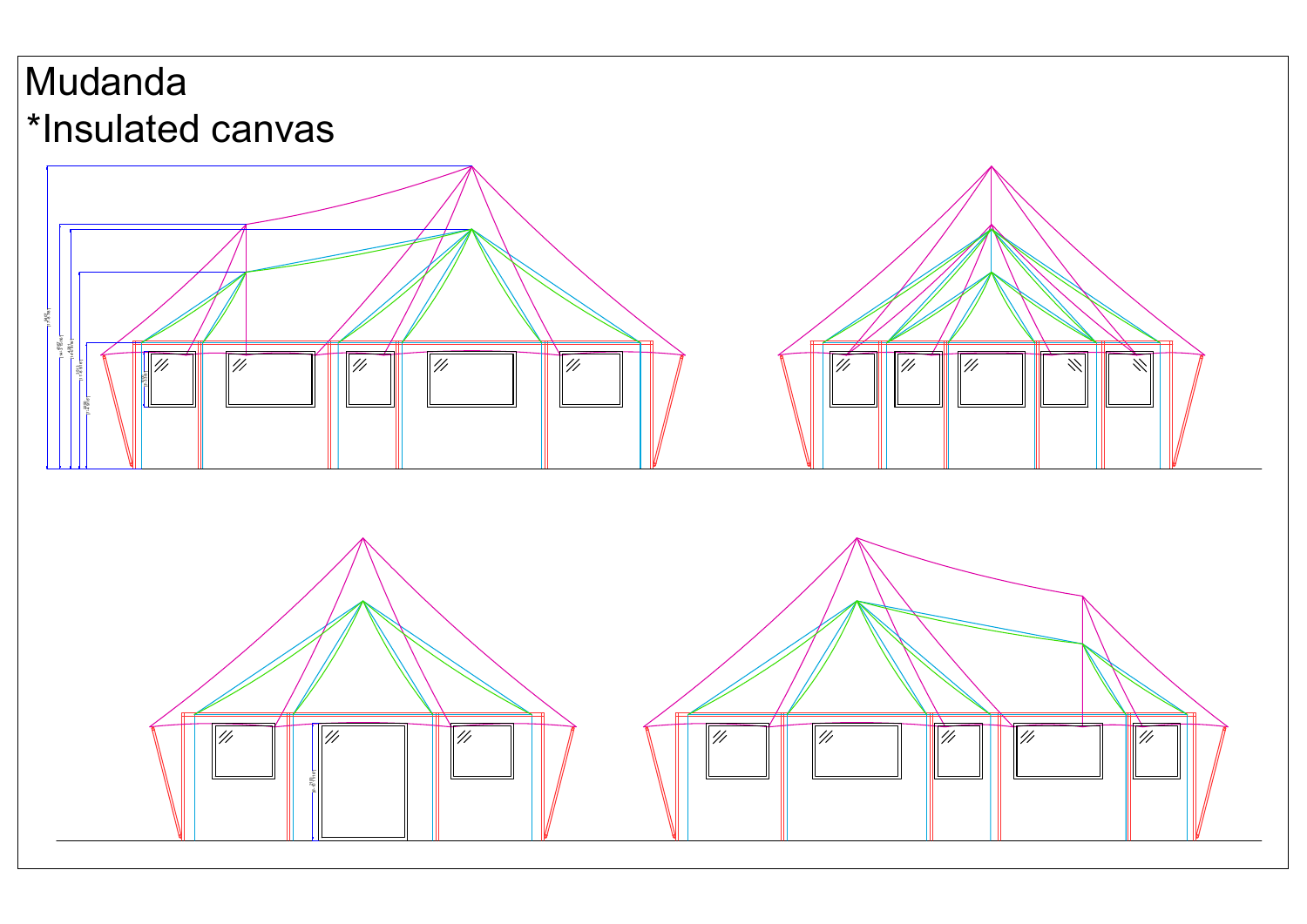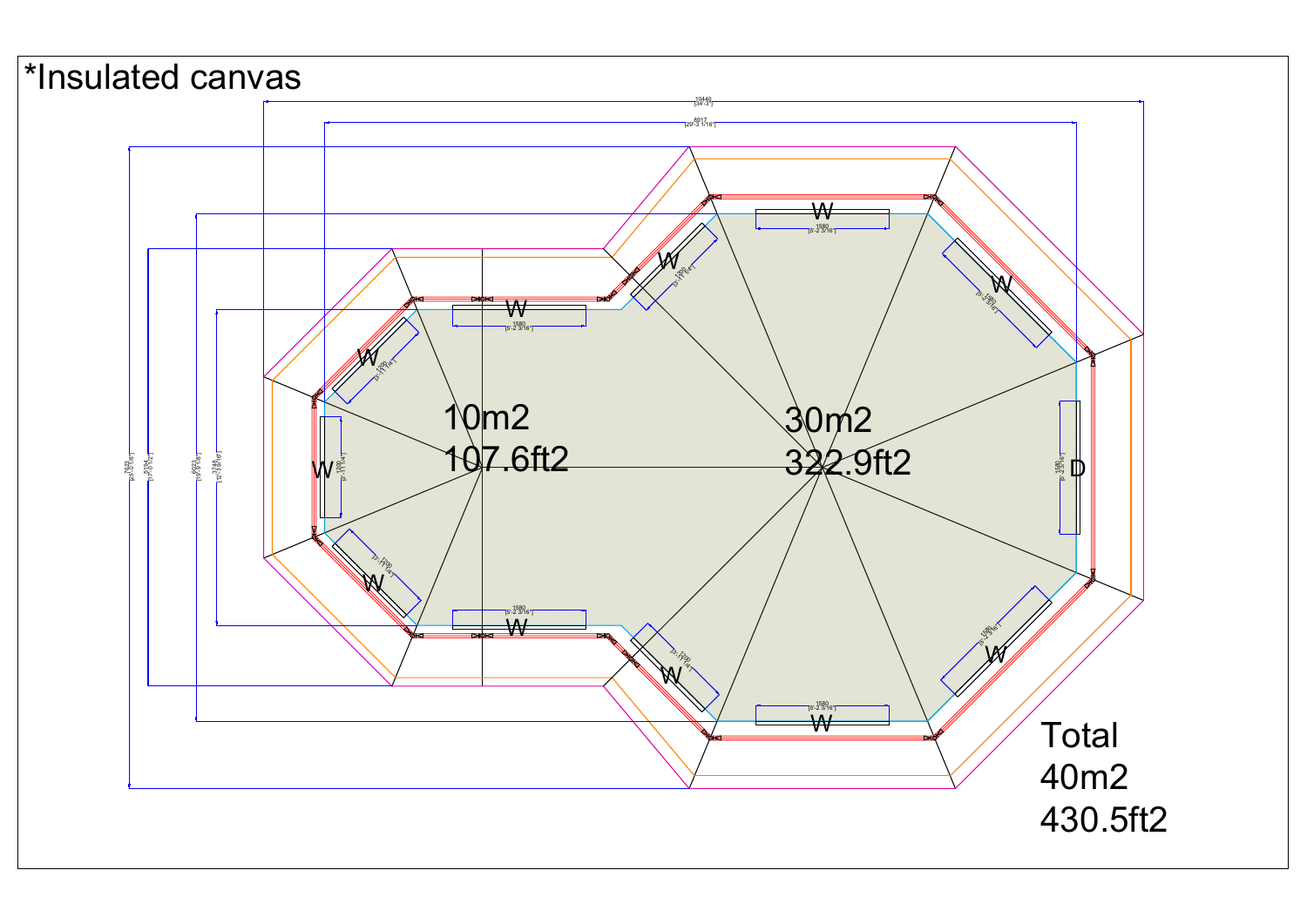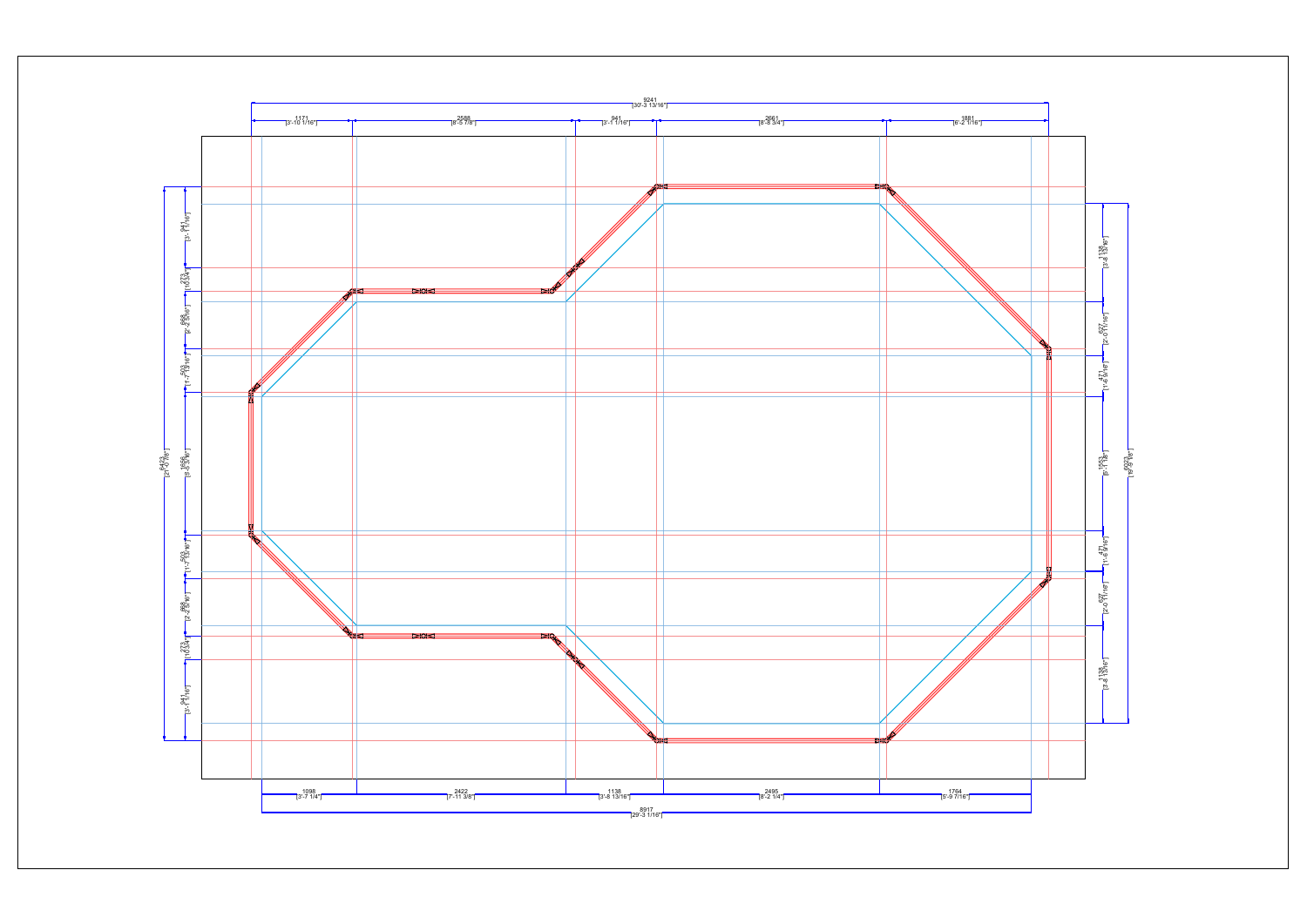